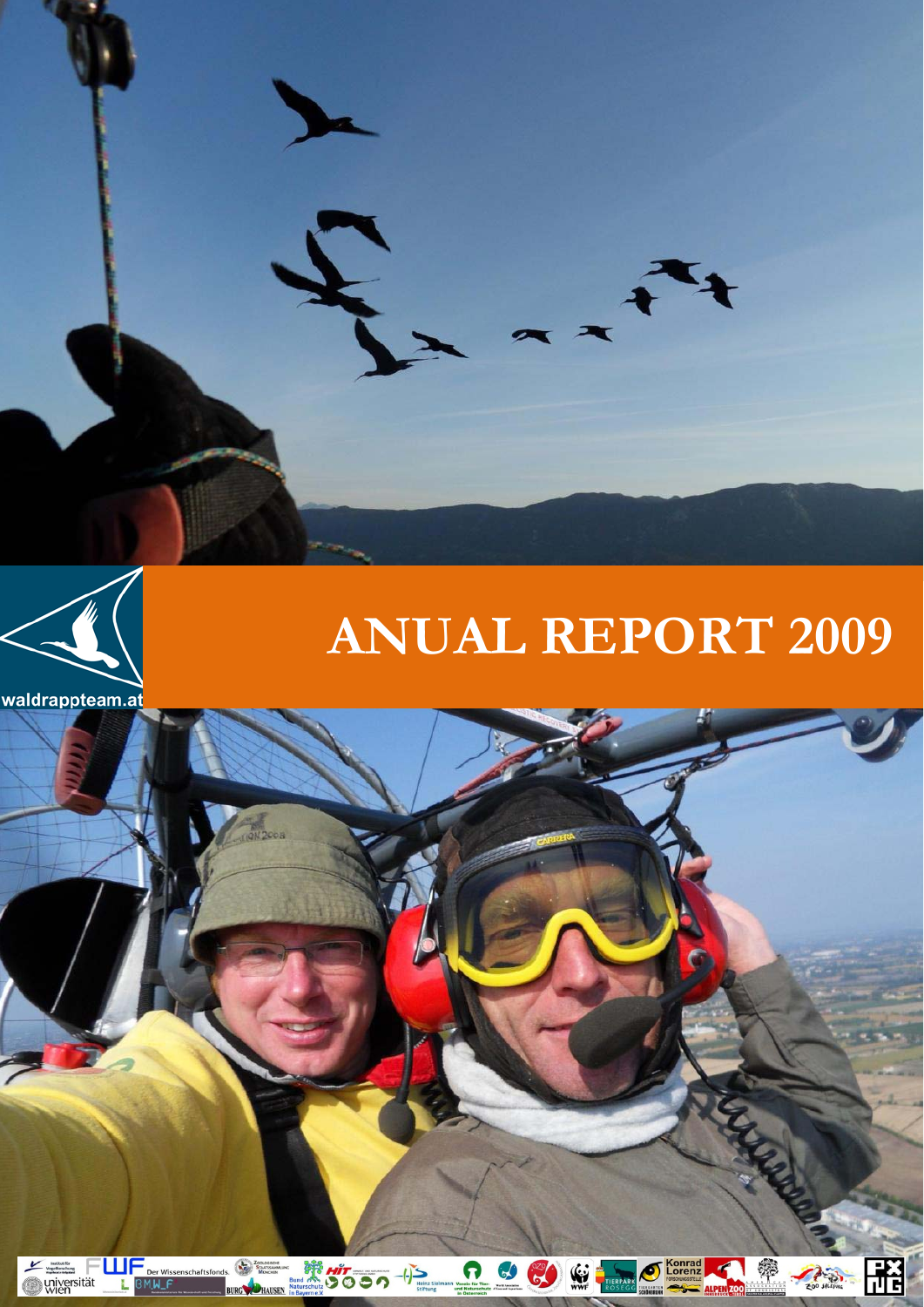# **Dear friends of the Project Waldrappteam.at**

A few days ago we held the annual Waldrappteam Meeting in Mutters/Tyrol. Beside the actual members of the team we could welcome seven new candidates for the project year 2010. All members are still very motivated and their commitment to the work is unbroken. The public and media interest as well as the motivation of the supporters and sponsors is still very high. All this is really gratifying for me as project leader and even increases my motivation for the following year.

Although the previous year was a controversial one - birds with infection and bad weather nearly forced the migration to fail. Also the suspected Ornithose of Johannes Dietl after a pneumonia really worried us and the team of the Zoo Salzburg. Through to the enormous commitment of the team members, specially Markus Unsöld and Arvid Zickuhr as foster parents, the migration 2010 finally was successful.

But in autumn there were again some hard setbacks with the free living birds in Italy. So far 15 birds have disappeared since october. But there has been a ray of hope, when the long time missing bird Gonzo was found in february in Friaul. So there is still hope to find the missing birds again.

The situation in the Middle East doesn't give us much hope for the last free living wild Northern Bald Ibis in Syria. The population went down to three or four birds. Together with Gianluca Serra, Lubomir Pesce and the syrian colleagues, we had an intensiv preperation for the supplemtation project in the summer of 2009. A final act of desperation to change the critical situation. But by the looks we will never find out if a supplementation would have changed anything because the project wasn't carried out in 2009 and also in 2010 we won't be able to do any changes. All this just because the transfer of six breeding birds from Birecik in Turkey to Palmyra in Syria - about 300km beeline - wasn't possible due to human inability and bureaucratic hurdles. Even a large international meeting in Palmyra in November 2009 couldn't change anything.

At least we are still hoping that our colony in Europe will proceed further. The commitment of all members is a good precondition for a successful process of this project.

I would like to thank the whole Team 2009 a lot. The demands of the project never were higher as in 2009, but everyone kept up and this led to the final success. Thank you very much!!!!

I also would like to thank all friends of the project, all supporters and sponsors for their enthusiasm, commitment and their faith.

**Johannes Fritz Project leader Waldrappteam.at** 

Responsible for content : Dr. Johannes Fritz, Waldrappteam Contact: jfritz@waldrapp.eu, 0043 676 5503244, www.waldrapp.eu Photos: Markus Unsöld, Johannes Fritz, .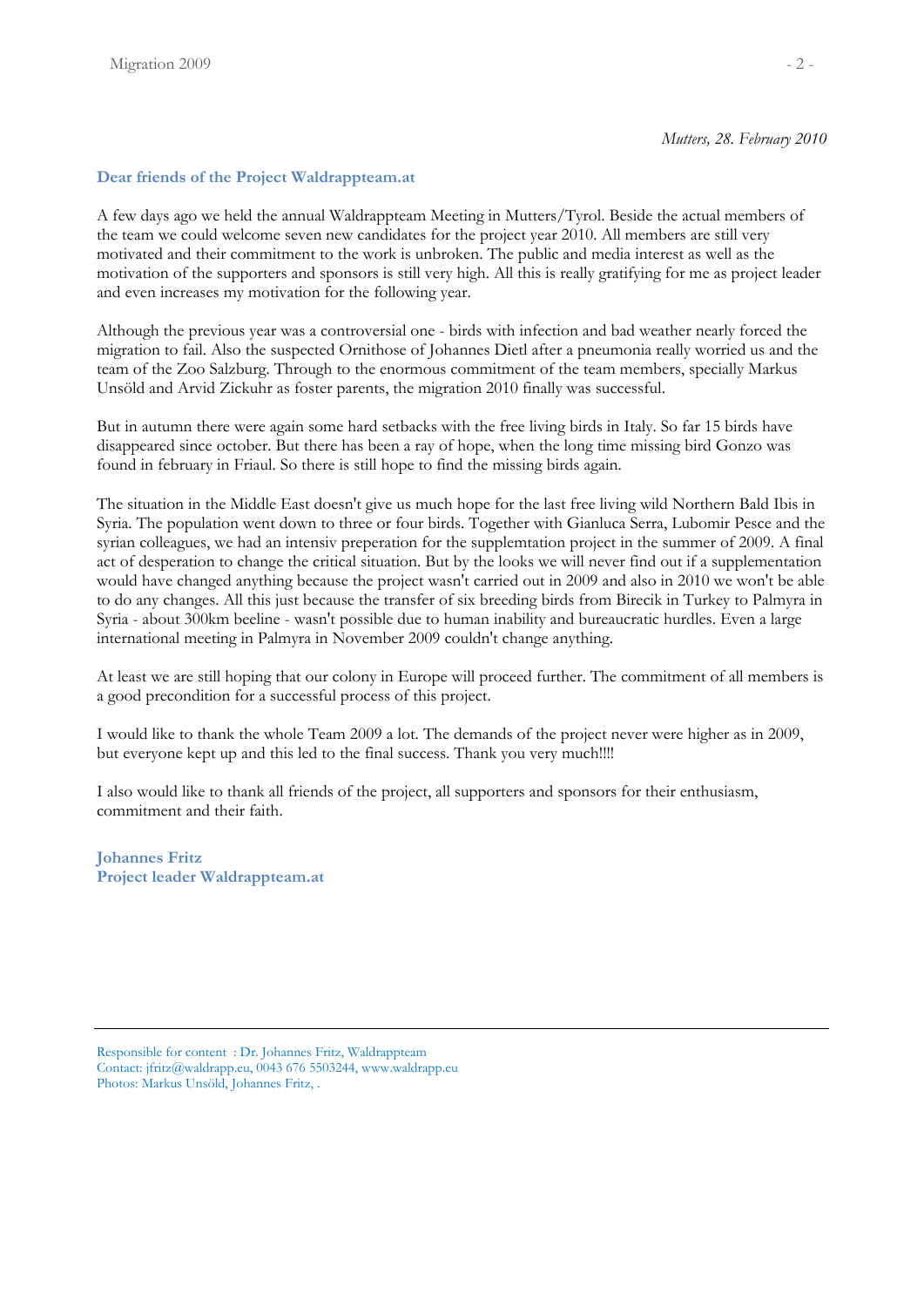## **HANDRAISING AND TRAINING 2009**



In 2009 we started the fifth migration with the Northern Bald Ibis. The first ten nestlings from the "Tierpark Rossegg" arrived on the 29<sup>th</sup> April and on the  $6<sup>th</sup>$  May we received three more chicks from the same park as well as two more birds from the "Cumberland‐Wildpark Grünau". Overall we had 15 young Northern Bald Ibis for the migration 2009.

The two foster parents Makus Unsöld and Arvid Zickuhr, started with the handraising of the birds at the "Zoo Salzburg". In the early morning of May 25 they had to discover that one bird died overnight in the nest and three days later, another bird was found dead. Just after we moved the birds to Burghausen for the flight training, a third bird died. When two more birds showed first signs of opacity of the eye lens, a specialist from the University Hospital Munich diagnosed an affection of flagellates. We think that this was also the cause for the death of the other birds. Through to this new information we could now prevent further infections for the birds and so, one of the already ill birds couldn't recover again but had to be given to the "Tierpark Hellabrunn" in Munich because he wouldn't have been able to do the whole migration. Through all that, the number of our birds was reduced from 15 to only 11 healthy birds.

Mid of June the remaining birds were ready for the flight training. But because of the heavy rainfalls during this time we couldn't start with the proper training flights. Finally on the  $21<sup>st</sup>$  July the first training flight was accomplished. But pretty soon this delay showed it's effects. By now the birds had developed a "pubescent independency" and were hard to control during the training flights. So we had to stop the training on the  $10<sup>th</sup>$  August without any progress. At this time no one really expected to see the birds successfully arriving in Tuscany this year.

#### **MIGRATION 2009**



We started the migration on Friday the  $14<sup>th</sup>$ August 2009. The not well trained birds followed the planes a while to the east, but then decided to fly back to the camp in Burghausen. So by the looks there was no chance for a regular start of the migration.

We decided to transfer the birds to a meadow 10km east of the camp so they were away from the known area and wouldn't find back as easily and would follow the foster parent in the plane. And we were lucky! On August  $16<sup>th</sup>$  the birds followed the planes 6km to the next camp.

The following 41 days and 21 days of flying were the longest migration so far (Fig.4). The birds stayed unreliable and on some days just returned to the previous camp. On two days we had to transfer them in cars before they would fly any further. But south of the Apennin they changed their behavior completely and became reliable and followed the planes for long distances.

On September  $21<sup>st</sup>$  we arrived at the WWF nature reserve Laguna di Orbetello with all 11 birds. In the centre of the reserve we set up the mobile aviary and kept the birds inside for a few weeks until their motivation of migrating calmed down. On October  $22<sup>nd</sup>$  we opened the aviary again and the birds started to integrate in the free flying groups of Northern Bald Ibis which already are living in the reserve.

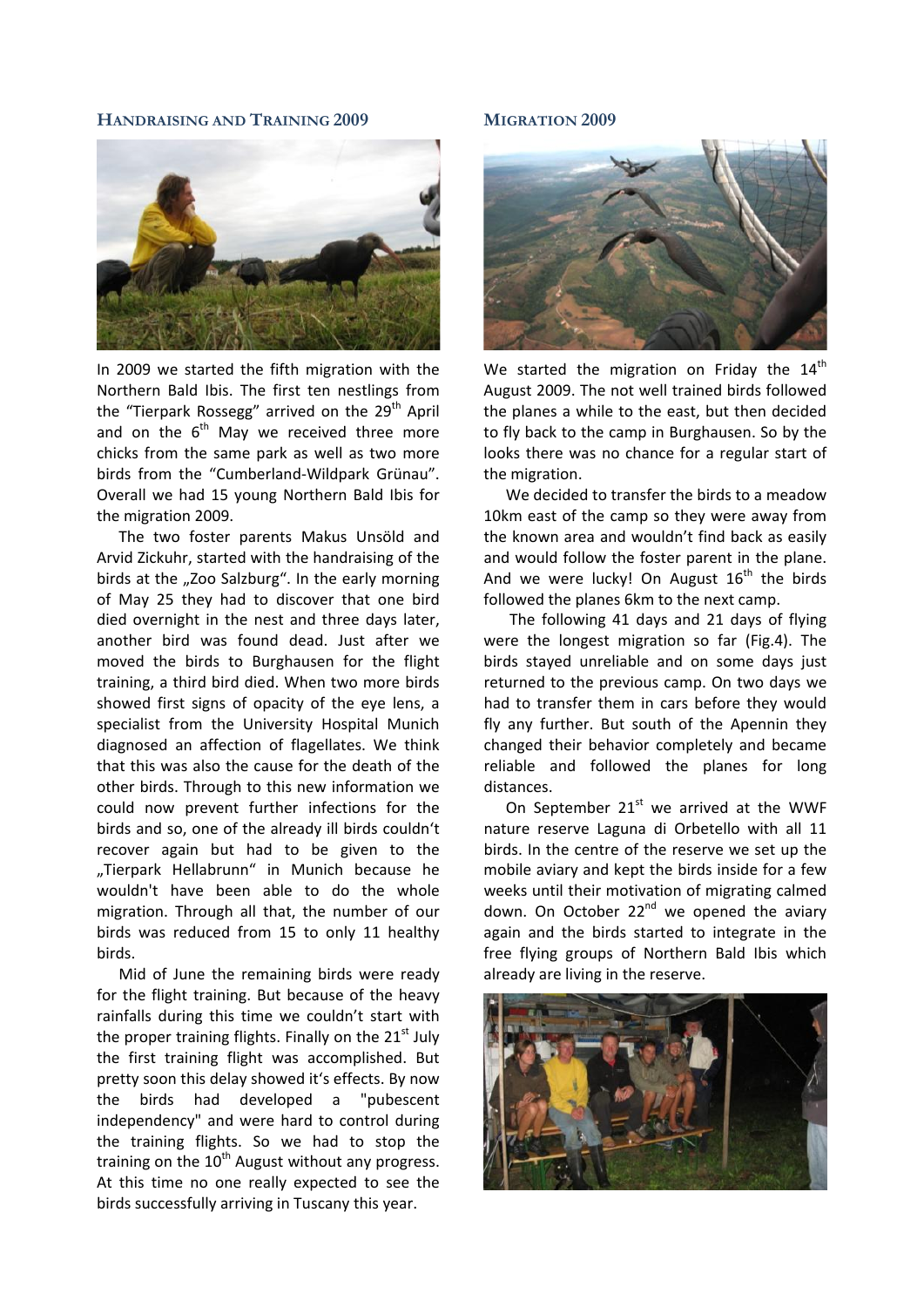## **INDIPENDENT MIGRATION FLIGHTS**



In spring 2009 the mature birds from the 04/05 generation directly went from Tuscany to Fagagna for the first time. It seems that they have accepted Fagagna as their breeding area. During summer they raised three chicks and at the beginning of September two sub‐adult birds from the group in Tuscany joined them. One of them was raised in Fagagna the year before. On September  $28<sup>th</sup>$  both sub-adult birds and with them three of the young birds left Fagagna. Three days later, one of the sub-adult birds returned to Fagagna with two of the young birds. On the  $12<sup>th</sup>$  October the same adult bird, that took two young birds with him to Tuscany last year, left Fagagna with the other sub‐adult bird and one of the two remaining young birds.

The rest of the birds (four adults and one young bird) relocated their nest on top of the aviary of the stationary birds in Fagagna and stayed there, just like they did last year. On October 22<sup>nd</sup> we transferred these birds to the southern border of the Po valley. From here the four adults knew the way to the wintering area well and we hoped that they would migrate the last stretch south quickly. Five days after we released them, all adults were seen south of Ravenna. Since them we have lost sight of them. Also from the birds who left Fagagna independently only one sub‐adult bird arrived in the wintering area.



## **DEMOGRAPHY AND MORTALITY**



During five human led migrations since 2004 we showed 52 young Northern Bald Ibis the way of migration to Tuscany. In 2007 the first birds became mature and since then raised chicks every year. All together they had eight chicks in the last three years.

During the last six years we lost 28 birds but this could be compensated due to handraising and raising of the adult birds, so that the number of Northern Bald Ibis steadily is increasing. The rate of mortality in the first three years was at 35% which means that 65% of the birds became mature. After they reach sexual maturity, the rate of mortality decreases to 11% on average (until September 2009).

Of the 28 birds we have lost, the cause of death of nine birds is known. The remaining 19 are missing. One Northern Bald Ibis was killed by a bird of prey and two died through electrocution by a high voltage line in the nature reserve. One bird died due to a broken beak and five birds were killed by illegal hunting activities in Italy. So 56% of the deaths were caused by illegal hunting!

All together the rate of mortality stays in a relativly acceptable range. It seems that the handraised birds cope well with the natural risks. Unfortunately since the beginning of October 2009 we have been missing 15 more birds and do not know the reason of their disappearance. From our experience we hope that at least a few of the birds will appear again soon.

The highest risk for our birds is illegal hunting in Italy. In 2010 we will start a campaign with the aim to inform about this illegal activities and to prevent the birds from beeing shot.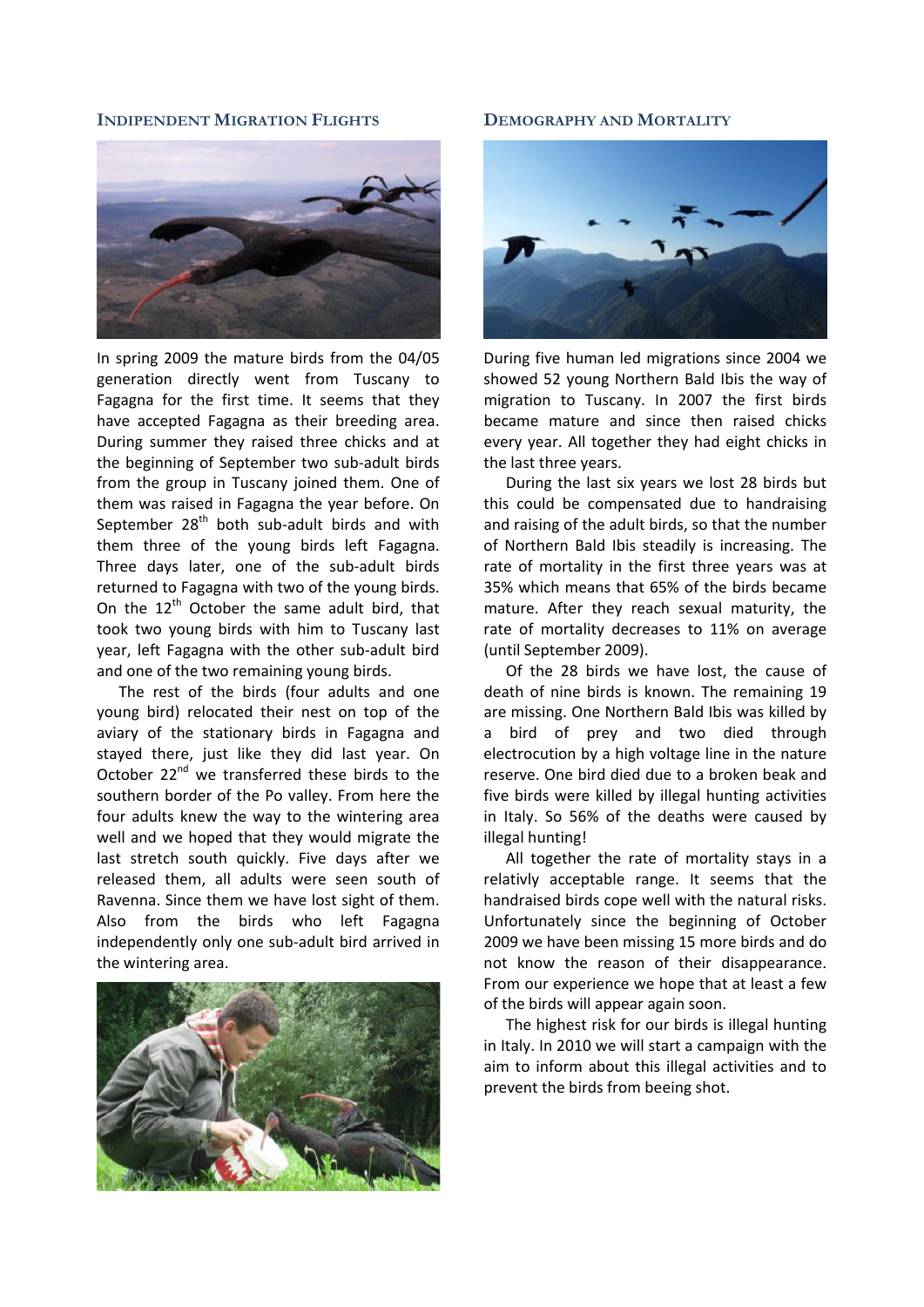# **PUBLIC RELATION ACTIVITIES**



The first part of the handraising in 2009 took place at the Zoo Salzburg. From the 29<sup>th</sup> April until  $28<sup>th</sup>$  May the handraising could be watched by the visitors of the zoo and there was very good feedback for this presentation of the birds.

In Burghausen we offered guided tours for school classes and kindergarden groups. During the time from the  $25<sup>th</sup>$  June to the  $30<sup>th</sup>$  July 15 groups with about 320 participants used this offer. The program was offered and guided by Michael Schroll and other members of the Waldrappteam.

Also during the Sommer of 2009 we had an information desk at the ..Days of species conservation" at the Zoo Schönbrunn in Vienna and at the Zoo Salzburg. We also took part at the "Nature Festival" in Linz as well as at the "Flightshow" in Wels.

# **IBISWORLD EXHIBITION**



In co-operation with the Media-Art-Group PXNG.LI, the city of Burghausen, the "Bund Naturschutz in Bayern e.V." and the "Heinz Sielmann Stiftung" we held the Ibisworld exhibition in Burghausen (20<sup>th</sup> June to  $16^{th}$  Aug.) and at the Zoo Salzburg  $(22^{nd}$  Aug. to  $27^{th}$  Sept.). The aim of the exhibition was to show the visitors the aspects of nature conservation in aggricultural used areas, in a playfull way.

The digital‐interactive presentation was located in five light‐proof tents: 1. Entrance and Information‐Tent; 2. Video presentation; 3. "Touch Globe" with Northern Bald Ibis relevant spots; 4. Flight simulation with Northern Bald Ibis (the flight simulation was financed by the Heinz Sielmann Stiftung); 5. Interactiv game , Catch the worm'.

The frequency of the visitors varied to the locations. In the city centre of Burghausen there was an average of 92 visitors per week. At the Zoo Salzburg, where we were located at the entrance of the zoo, an average of 387 visitors could be reached. The installment and supervision of the exhibition was done by Michael Schroll, Patrizia Watzinger, Aynur Avant, Monika Felix and other members of the Waldrappteam as well as members of the "Bund Naturschutz in Bayern e.V.".

## **SCIENTIFIC STUDIES**



**FWF Research Project migration physiology**

For the second time we studied the physiological and energetic effect of the migration on the birds during the migration 2009 with in the FWF project P20633. This project is part of a cooperation with Prof. John Dittami (Univ. Vienna), Prof. Franz Bairlein (Institut for bird science, Wilhemshaven) and Prof. Alexandra Scope (Vet.med. Univ. Vienna). Gabriela Stanclova and Johannes Dietl worked as scientific assistants at the migration 2009.

## **Conservation Genetics**

Dipl.‐Biol. Markus Unsöld was exempted from his employer (Staatl. Naturwiss. Sammlungen Bayerns, Zoolog. Staatssammlung München) for the duration of the migration 2009 to collect data for his PhD during the handraising period and migration. The knowledge about the genetics is an important factor for further international conservation acitivies and activities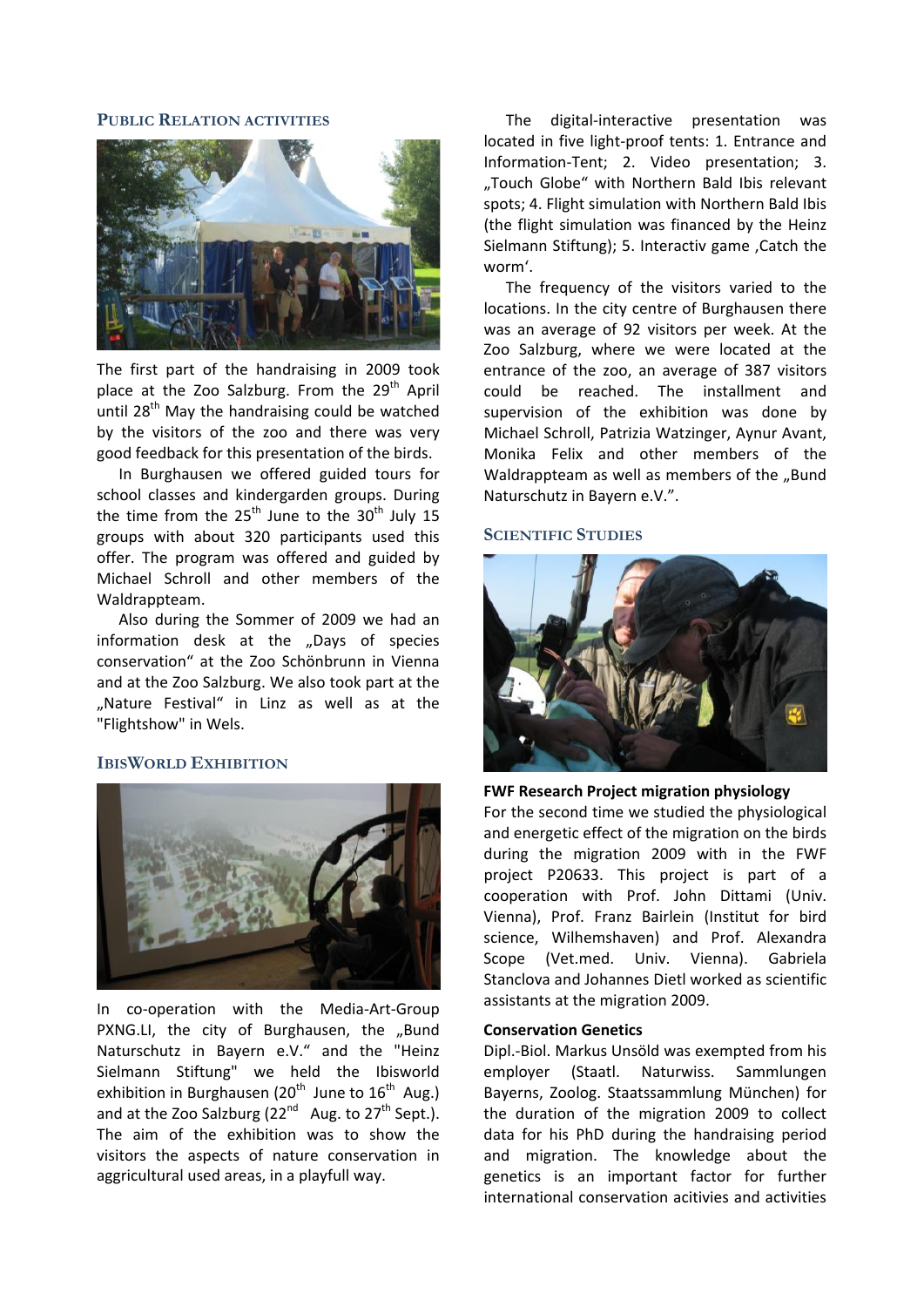for the protection and relocation of the Northern Bald Ibis.

# **Migration habits**

The collection of the flight habits with GPS‐ datalogger was done again in 2009. So we were able to monitor the whole spring migration of two adult birds.

# **Feeding ecology**

The intensive data collection about the feeding ecology of the Northern Bald Ibis in Europe has been finished (so far). The final results will be presented in two publications.

# **INTERNATIONAL ENGAGEMENT**



In 2009 the Waldrappteam was highly involved in the international coordinated conservation project of Northern Bald Ibis in Syria. Together with Gianluca Serra, Lubomir Pesce, national and international NGO's, a strategy for the supplementation was elaborated, adapted and set up. Through to the financial help of the "Tiergarten Schönbrunn" and the "Schweizer Zoovereinigung" we were able to buy a new mobile aviary for the project. Unfortunately, due to "political problems" no Northern Bald Ibis could be transferred from Biricik/Turey to Palmyra/Syria which made the start of a successful supplementation impossible.

In November 2009 an international meeting in Palmyra organized by IAGNBI was held and three members of the Waldrappteam took part (J. Dietl, M. Unsöld, J. Fritz). Here again the decision was made to transfer six Northern Bald Ibis to at least try a supplementation in 2010. But until Februar 2010 no birds have been transferred so far. So the Syrian colony is very close to extinction.

At this meeting Johannes Fritz was elected into the advisory board of IAGNBI (Intern. Advisory Group of the Northern Bald Ibis).

# **OUTLOOK**



In 2010 we will start the fourth humand‐led migration from Burghausen in Bavaria to the wintering area in Tuscany. By the looks it will be the last migration that we start from Burghausen. In 2010 we will transform the trainingscamp into a breeding station and for spring 2011 we are finally expecting the first adult birds that fly from Tuscany back to Burghausen.

In Fagagna we hope for the return of the missing birds in spring 2010. Because of the stationary birds in Fagagna we think that it won't be possible to establish a migrating colony there. So we are planning to expand the project in Fagagna to establish a sedentary free living colony.

In Spring 2010 we will start a new project location in the nature reserve Isola della Cona at the adriatic coast. This reserve will be managed by our partner Dr. Fabio Perco. The birds of the 2007 generation are going to become mature in spring 2010. They originally started the migration in Burghausen, but the haven't completed the flight across the alps (see annual report 2007). So we think that they will only fly to northern Italy and will stay there. So we think, that it would be good to get them used to the new "secondary breeding area" at Isola della Cona. This has already worked with the birds in Fagagna originally coming from Scharnstein. There are definitely no other Northern Bald Ibis at Isola della Cona. So we could verify our hypothesis that the autumn migration of free living birds is negatively affected by local stationary birds.

The successful research project about the migration physiology will be continued. Within the frame of a new application, further data collections are planned. Also the PhD about the genetics will be continued. Further PhD projects and master thesis are planned. Finally we are planning to publish some of the data that were collected in the last few years, in 2010.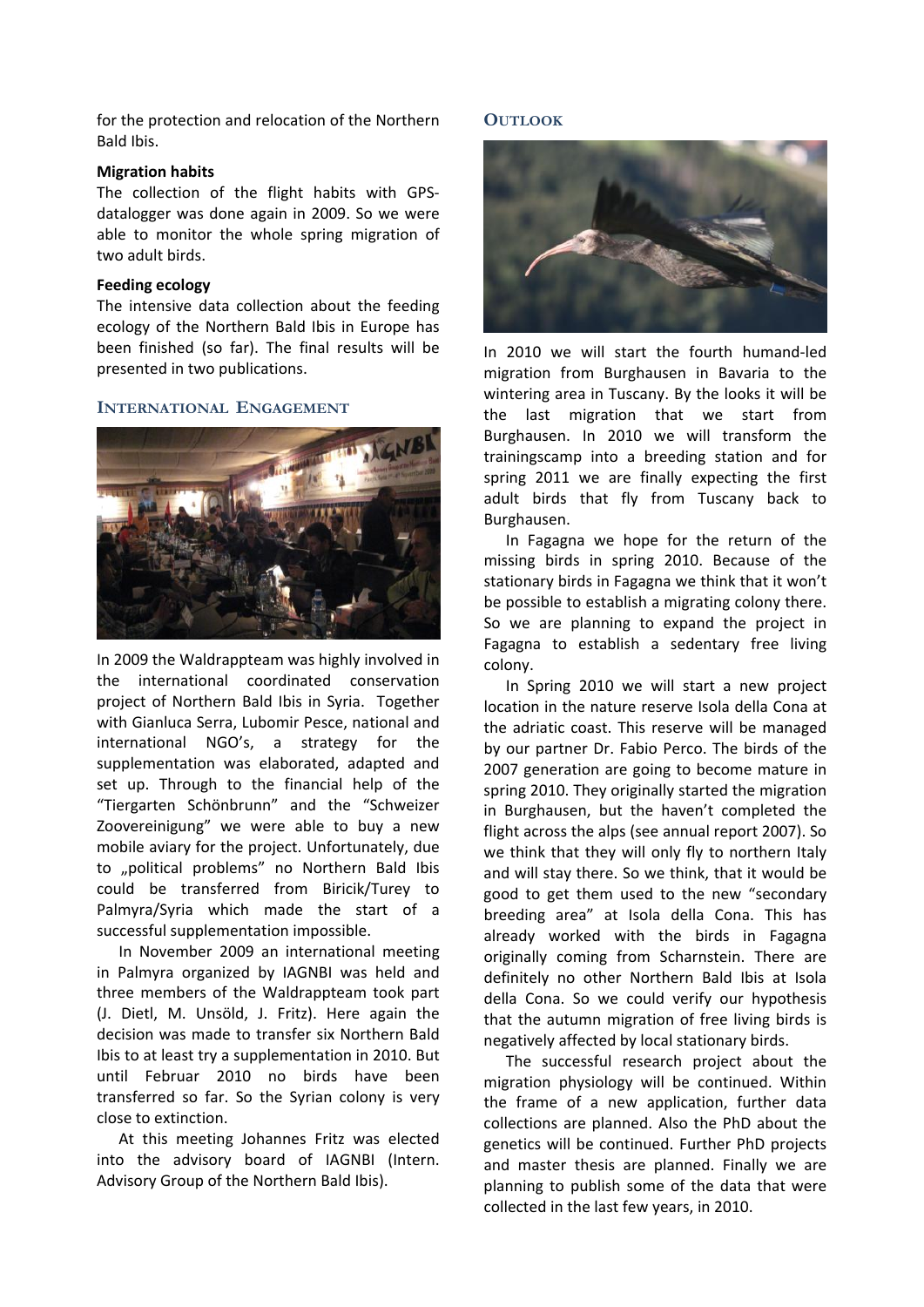We have already received multiple requests of TV‐ and print‐media‐productions for the migration 2010. So we will be part of the comprehensive filming for the BBC/Discovery Channel production "Earth Flight.

## **MEDIA REPORTS**



# **Popular scientific Publications**

In 2009 we registered 19 media articles in seven different countries around the world. Because we don't have the capacity of a systematic media research, we expect that the actual number of publications about the Waldrappteam is much higher.

# $TV$

Five TV-productions, covering 72 minutes all together, were made about the migration during the project year 2008/09. Including the five‐parts BBC production "Natures Miracle Babies". Additionally three more productions are still in progress. Three shows have already been published, two more are in production. Also older productions were still screened during the year. Specially the ORF/ARD production from 2007 , Ein Vogel im Aufwind' as well as the BR production of 2002, Welt der Tiere'.

| Das Erste / W w ie Wissen | W w ie Wissen           |
|---------------------------|-------------------------|
| SAT1 / Planetopia         | Planetopia              |
| SAT1 / Planetopia         | Planetopia              |
| VOX                       | Spiegel TV              |
| BBC.                      | Nature's Miracle Babies |

## **SCIENTIFIC PUBLICATIONS**



#### **Publications**

- Dietl. J., Fritz J., Feurle, A., Kotrschal, K., Bernroiderd, F.: Fecal corticosterone monitoring in Northern bald ibis (*Geronticus eremita*) undergoing human‐led autumnal migration. Public Library of Science, submitted.
- Fritz, J. Der Waldrapp in den Alpen: Ultraleichtflieger weisen den Weg. *Der Falke*.
- Fritz, J.: Migration patterns in Northern bald ibises; results of the experimental projects and their implications for the international conservation projects. *Proceedings of the International Advisory Group of the Northern Bald Ibis*, submitted.
- Fritz, J.: Migration patterns in Northern bald ibises and their implications for the conservation of migratory colonies. *Proceedings of the International Advisory Group of the Northern Bald Ibis*, submitted.

## **Talks**

- Fritz, J. & Dietl, J.: Internationaler Artenschutz am Beispiel des Waldrapp: Das Projekt Waldrappteam. 142. *Jahresversammlung der Deutschen Ornithologischen Gesellschaft*, Pörtschach 2009.
- Fritz, J.: Migration patterns of the Northern bald ibis and their implications for the Syrian NBI conservation project. *3rd Meeting of the International Advisory Group of the Northern Bald Ibis in Palmyra/Syria*.

#### **Posters**

- Fritz, J., Dietl, J. & Mason, F. Pattern of spring migration in Northern bald ibises. Poster at the 3rd Meeting of the International Advisory Group of the Northern Bald Ibis in Palmyra/Syria.
- Dietl, J., Fritz, J., Kotrschal, K., Feurle, A. & Bernroider, G.: Analysis of flight pattern in Northern bald ibises. Poster at the 3rd Meeting of the International Advisory Group of the Northern Bald Ibis in Palmyra/Syria.

#### **Scientific Publications**

- Bichler, M. Der Waldrapp. Bakkalaureatsarbeit Universität Innsbruck.
- Olbrichj, J. Nahrungsökologie des Waldrapp. Diplomarbeit, Universität Salzburg.
- Dietl, J. Fecal corticosterone monitoring in Northern bald ibis (*Geronticus eremita*) undergoing human‐led autumnal migration. Diplomarbeit, Universität Salzburg.
- Weinel, J. Parasitologische und mikrobiologische Untersuchung beim Waldrapp (*Geronticus eremita*) aus einem EU‐Nachzuchtprogramm. Dissertation, Institut für Wildbiologie der Justus‐Liebig‐Universität Giessen.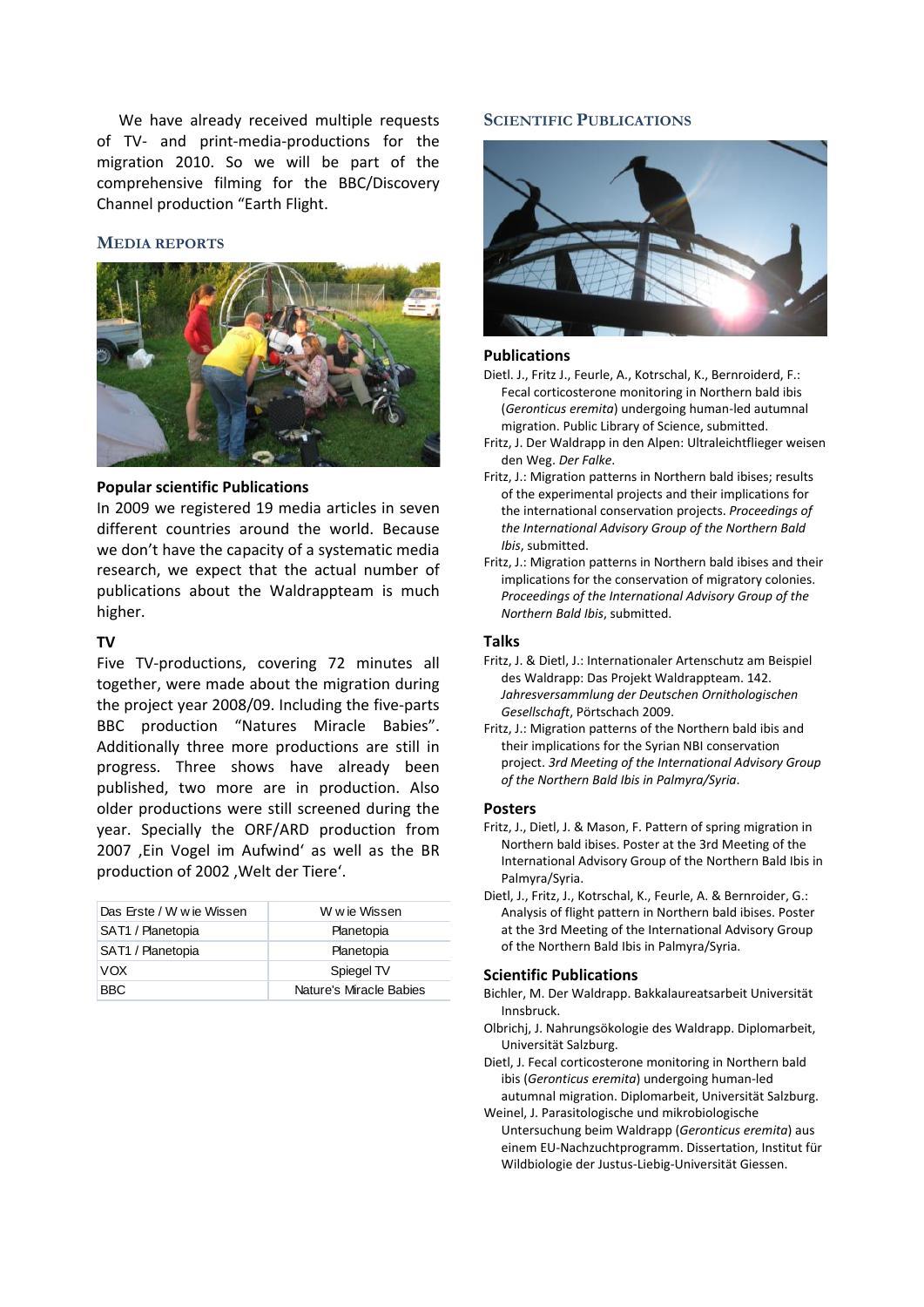# **SPONSORS 2009**

American Association of Zookeepers Bund Naturschutz in Bayern e.V. Bundesministerium für Wissenschaft und Forschung Frau Maria Schram Förderverein Waldrappteam.at Heinz Sielmann Stiftung Hellbrunner Zoo Salzburg HIT Umwelt‐ und Naturschutz Stiftung INTERREG IIIA Lebensministerium NOVA International Paragliding Österreichische Zoo Organisation (OZO) Philadelphia Zoo Schönbrunner Tiergarten GesmbH Staatliche Naturwissenschaftliche Sammlungen Bayerns Stadt Burghausen Verband Deutscher Zoodirektoren (VDZ) Verein für Tier‐ und Naturschutz in Österreich Zoologische Staatssammlung München

## **PARTNER INSTITUTIONS 2009**

Alpenzoo Innsbruck Bund Naturschutz in Bayern e.V. Förderverein Waldrappteam.at Institut für Vogelforschung Wilhelmshaven Justus‐Liebig‐Universität Gießen e.V. Konrad Lorenz Forschungsstelle Grünau Oasi die Quadris di Fagagna PXNG.li Schönbrunner Tiergarten GesmbH Stadt Burghausen Tierpark Rosegg Universität Salzburg Universität Wien, Institut für Zoologie Verein Waldrapp Initiative Waidhofen an der Thaya Veterinärmedizinische Univ. Wien World Association of Zoos and Aquariums (WAZA) WWF Italien Zoologische Staatssammlung München

# **TEAM 2009**

Avant Aynur, Public Relations Bairlein Franz, Scientific Partner Bichler Martin, Migration/Management Cianchi Fabio, Monitoring Italy/Management Italy Cimadom Arno, Management Dietl Johannes, Management / Scient. Partner/Migration Dittami John, Scientific Partner Egger‐Peitler Kilian, Migration Felix Monika, Management / Public Relations Fritz Angelika, Management Fritz Johannes, Projectleader/Pilot Hafner Lynn, Management Holzmüller Edith, Migration/Management Holzmüller Walter, Pilot/Migration Ivanov Boris, Voluntary Kirtz Angelika, Management Kirtz Manfred, Management Korycki Dominik, Migration Kotrschal Kurt, Scient. Partner Liechtenstein Emanuel, Management Mason Federico, Manag. Fagagna / Scient. Datacoll.

Olbrich Julia, Scient. Datacoll. Perco Fabio, Management Riedler Barbara, Management/Public Relations Rinnhofer Dominik Rinnhofer Lukas Schroll Michael, Management/Public Relations Scope Alexandra, Scientific Partner Spindler Ernst‐Josef, Management Burghausen Stanclova Gabriela, Scientific Partner/Migration Strebel Gunter, Management Burghausen Teske Cäcilia, Management Trapp Claus, Migration/Management Unsöld Markus, Foster Parent /Migration Watzinger Patrizia, Public Relations Weinel Juliane; Scient. Datacoll./PhD Zickuhr Arvid, Foster Parent /Migration Zoufal Katharina, Management